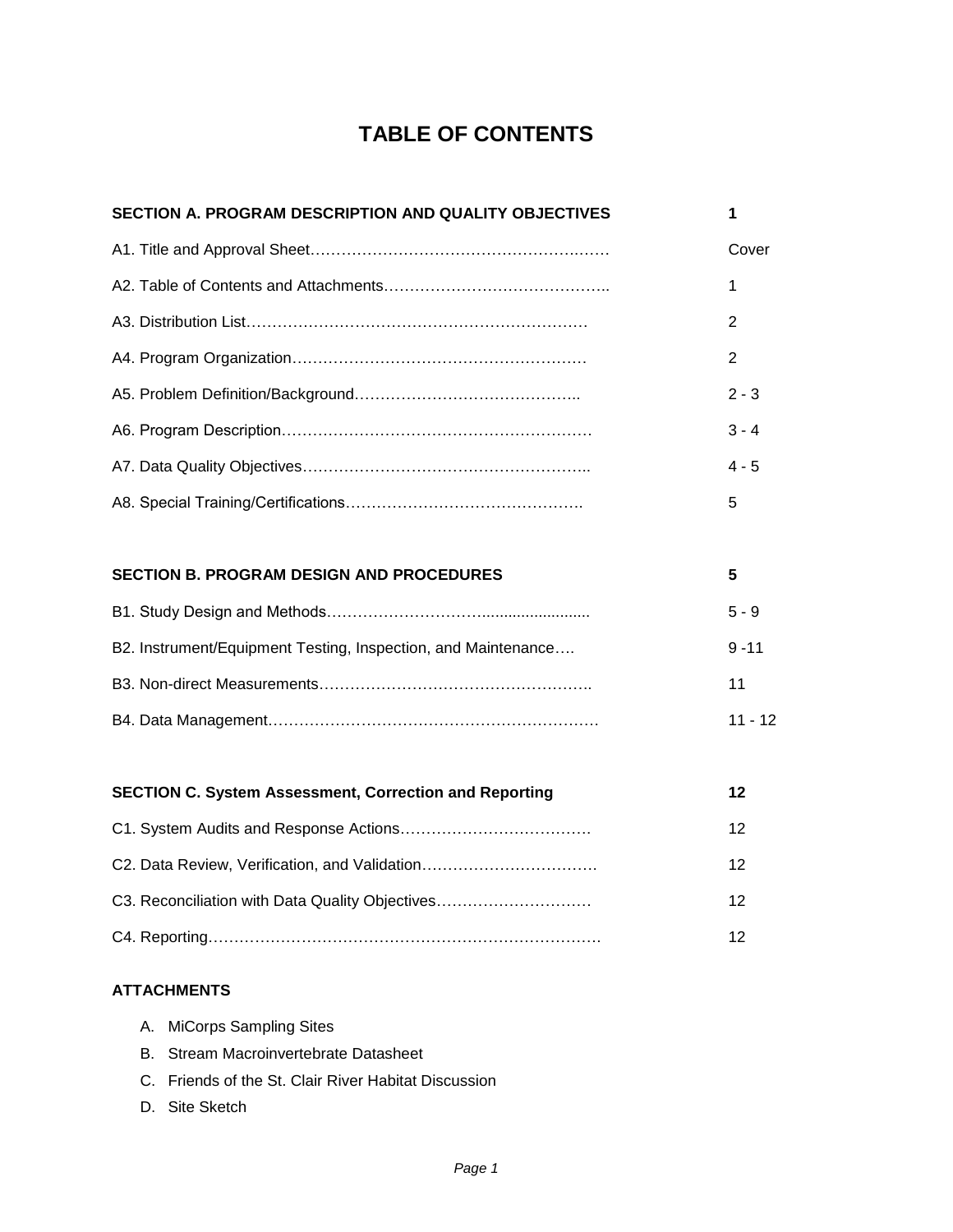# **SECTION A: PROGRAM DESCRIPTION AND QUALITY OBJECTIVES**

#### **A3. Distribution List**

This Quality Assurance Project Plan (QAPP) will be distributed to Paul Steen of the Huron River Watershed Council and to the Friends of the St. Clair River (Friends) stakeholders, including board, staff and volunteers. It will be made available to the public via the Friends' website at [www.scriver.org.](http://www.scriver.org/)

| A4. Program Organization            |                                                                                              |
|-------------------------------------|----------------------------------------------------------------------------------------------|
| Sheri J. Faust<br>Responsibilities: | <b>Project Manager</b><br>• Provide overall leadership for the project                       |
|                                     | · QA Manager, provide primary QA oversight                                                   |
|                                     | • Develop media releases for events and trainings                                            |
|                                     | • Determine monitoring sites                                                                 |
|                                     | • Assist with volunteer training and certification                                           |
|                                     | • Provide presentations on monitoring activities                                             |
|                                     | • Evaluation and corrective actions                                                          |
| Reports to:                         | Friends of the St. Clair River Board of Directors, and<br>Dr. Paul Steen, VSMP Manager, HRWC |
| Contact info:                       | Environmental Educator, St. Clair County Health Department                                   |
|                                     | 3415 28th Street, Port Huron, MI 48060                                                       |
|                                     | Sfaust@stclaircounty.org; (810) 987-5306                                                     |
| Amy M. Taylor                       | Field Personnel, Staff                                                                       |
| Responsibilities:                   | • Serve as liaison w/ volunteers, leaders and property owners                                |
|                                     | • Project expert for macroinvertebrate id                                                    |
|                                     | • Participate in trainings and monitoring events                                             |
|                                     | • Develop/ implement volunteer training/ certification                                       |
|                                     | • Lead volunteer activities at monitoring sites                                              |
|                                     | • Provide program information and volunteer support                                          |
|                                     | • Lead and coordinate data collection                                                        |
| Reports to:                         | Project Manager                                                                              |
| Contact info:                       | Environmental Educator, Friends of the St. Clair River                                       |
|                                     | P.O. Box 611496, Port Huron, MI 48061                                                        |
|                                     | education@scriver.org, (586) 381-0555                                                        |
| <b>Stream Leaders</b>               | <b>Field Personnel, Volunteers</b>                                                           |
| Responsibilities:                   | Identify and preserve collections on the day                                                 |
| Reports to:                         | Project Manager, Field Personnel Staff                                                       |
| Carrie Dollar                       | Lab Coordinator                                                                              |
| Responsibilities:                   | · Sample/ equipment storage at SC4                                                           |
|                                     | • Provide equipment and tools for macroinvertebrate id                                       |
| Contact info:                       | SC4, 323 Erie Street, Port Huron, MI 48060                                                   |
|                                     | cdollar@sc4.edu, (586) 996-9811                                                              |
| Reports to:                         | <b>Project Manager</b>                                                                       |

#### **A5. Problem Definition/Background**

The purpose of this project is to support volunteer training and macroinvertebrate data collection for the purpose of assessing water quality that help state and local efforts protect and manage water resources; provide reliable data about the conditions of the entire St. Clair River watershed, educate watershed residents about what the river needs from them and engage residents and communities in actions to protect the watershed; engage the public in monitoring streams within the St. Clair River watershed. Our goals are to assist in removing causes of stream deterioration and support fish and wildlife habitat restoration and protection efforts of the St. Clair River Area of Concern Binational Public Advisory Council. The Fish and Wildlife Beneficial Use Impairment for the St. Clair River Area of Concern was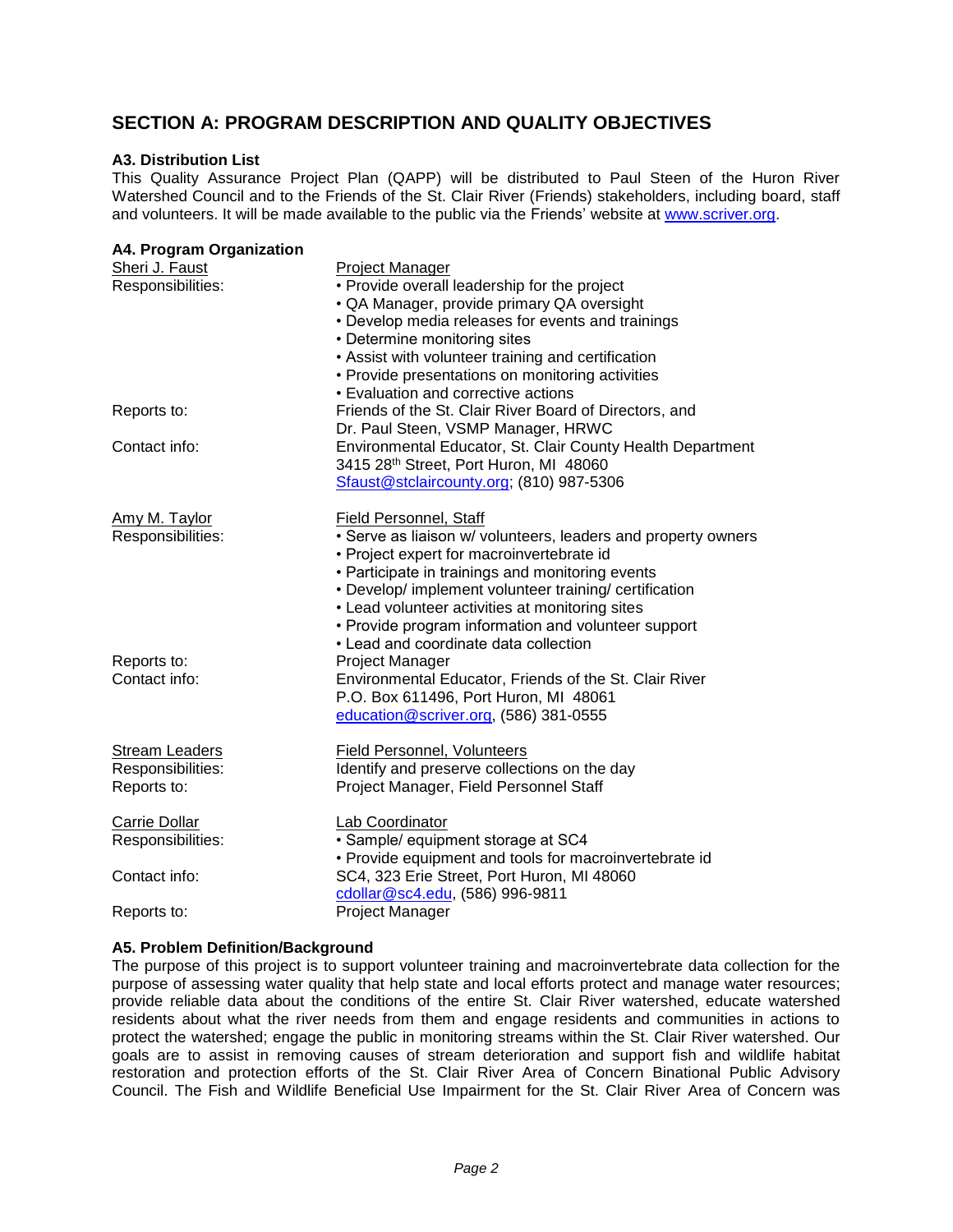restored in 2018 with a boost of \$21M in federal funding, but monitoring and maintenance of the terrestrial project sites is ongoing and continues to be an issue.

This project aims to revitalize and expand the St. Clair County Health Department's (SCCHD) and Friends of the St. Clair River's (Friends) MiCorp program in St. Clair County. These two partners successfully collaborated from 2008-2011 during the original MiCorps grant.

The SCCHD is the lead agency for watershed planning and stormwater management activities in St. Clair County and Friends is the lead environmental nonprofit for habitat stewardship, volunteer coordination and environmental education in St. Clair County. Watershed Management Plans have been developed for the Black River, St. Clair River and Lake Huron (collectively the Northeastern Watersheds), Anchor Bay, and Belle River, as well as the Remedial Action Plan for the St. Clair River. All these plans identify goals and objectives to improve recreational, ecological and environmental healthy of waterways.

The St. Clair River subwatershed encompasses 15,788 acres and contains two tributaries that drain directly to the St. Clair River: Bunce Creek and Cuttle Creek. The majority of the tributaries are enclosed and heavily impacted by urbanization although there are some headwater tributaries that are surrounded by fallow fields and/or light residential development. Overall, the majority of tributaries in the immediate coastal areas of the St. Clair River shoreline face similar degradation, but many tributaries outside the dense urban areas are only moderately degraded. Many of these tributaries suffer from the effects of agricultural drainage or light residential developments.

Continuation of the Stream Leaders program will help the SCCHD, watershed advisory group members, and the SCR Binational Public Advisory Council understand the status of habitat and water quality within the watershed as well as the improvements and protection that is needed. This program will also increase the participation and watershed knowledge by the general public.

#### **A6. Program Description**

| <u>Goal 1:</u> | Increase Monitoring of Streams within the St. Clair River Watershed                                                                                           |  |  |  |  |
|----------------|---------------------------------------------------------------------------------------------------------------------------------------------------------------|--|--|--|--|
| Objective 1    | Recruit, retain and train volunteers to monitor benthic macroinvertebrates                                                                                    |  |  |  |  |
| Goal 2:        | <b>Support Habitat Restoration and Protection Activities of St. Clair County's</b><br>Watershed Advisory Groups (WAGs) and the SCR Area of Concern Binational |  |  |  |  |
|                | <b>Public Advisory Council</b>                                                                                                                                |  |  |  |  |
| Objective 2    | Increase the knowledge of habitat conditions and restoration needs in their<br>respective subwatersheds                                                       |  |  |  |  |

Friends will accomplish these goals and objectives by means of the following tasks:

Task 1 Provide Quality Assurance Program Plan (QAPP)

A QAPP will be developed by the Project Manager and submitted to MiCorps for approval.

Task 2 Implement Staff Training

Field Staff will attend a MiCorps conference/training. Field volunteers will be encouraged to attend training sessions and/or conferences.

Task 3 Determine Monitoring Sites

The Project Manager will evaluate and determine potential monitoring sites through previous studies and field surveys.

#### Task 4 Develop and Provide Volunteer Training

The Project Manager and Field Staff will work together to develop and conduct volunteer training workshops.

Task 5 Conduct Monitoring Events

Field Staff will be responsible for field preparation work each spring/ fall and the overall coordination of monitoring events.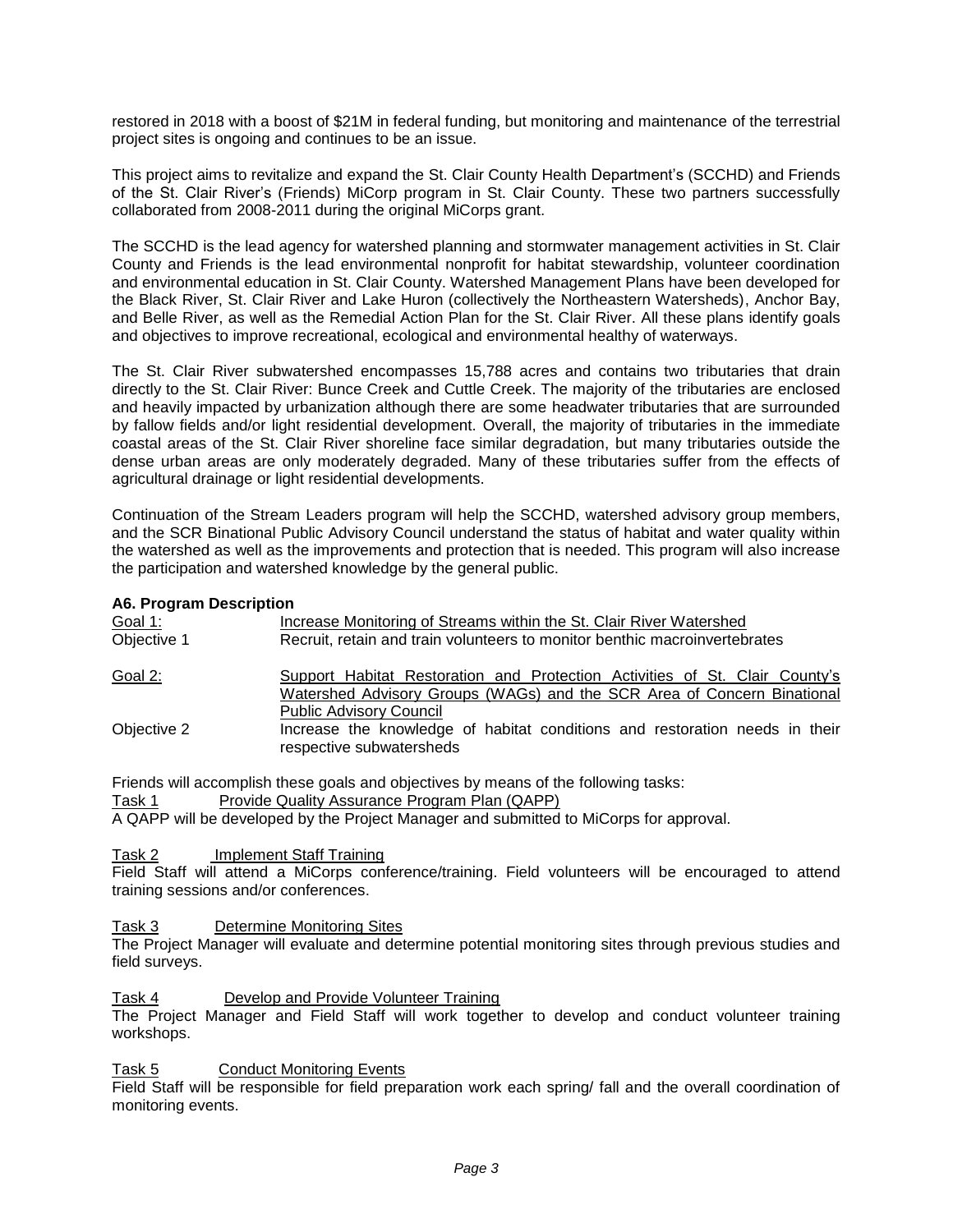# Task 6 Annual Reporting and Outreach

The Project Manager and Field Staff will perform annual data analysis and evaluation, and provide information to key personnel and stakeholders.

#### Task 7 Final Evaluation

The Project Manager will conduct all final evaluations for this project.

#### Task 8 Administration

Field Staff will be responsible for entering data into the MiCorps database. The Project Manager will work with Key Personnel to develop and submit quarterly status and financial reports. The Project Manager will be responsible for developing and submitting a final report, products/ deliverables and all data.

# **A7. Data Quality Objectives**

# Precision and Accuracy

The following activities will be implemented to ensure Precision and Accuracy in the quality of volunteer data collection activities.

#### Volunteer Training

The following monitoring techniques will be reviewed during Stream Leader certification training and each Stream Leader will be reassessed for these techniques every three years.

- 1. Collecting style (must be thorough and vigorous),
- 2. Habitat diversity sampling (must include all habitats present and be thorough in each one),

3. Transfer of collected macroinvertebrates from the net to the sample jars (thoroughness is critical). Since there is inherent variability in accessing the less common taxa in any stream site and program resources do not allow program managers to perform independent (duplicate) collections of the sampling sites for all sites, the goal for this program's quality assurance is conservative.

#### Bias

At every sample site, a different team will sample there at least once every three years to examine the effects of bias in individual collection styles. Measures of diversity (D) and Stream Quality Index (SQI) for these samples will be compared to the median results from the past three years and each should be within two standard deviations of the median. Generally, a given site's SQI or D scores will be noted as "preliminary" until three spring sampling events and three fall sampling events have been completed. If the sample falls outside this range, the Program Manager and Field Staff will conduct a more thorough investigation to determine which team or individuals is likely at fault. The Program Manager will accompany teams to observe their collection techniques and note any divergence from protocols. The Program Manager may also perform an independent collection (duplicate sample) no less than a week after the team's original collection and no more than two weeks after.

The following describes the analysis used for the Program Manager's duplicate sampling:

Resulting diversity measures by teams are compared to Program Manager's results and each should have a relative percent difference (RPD) of less than 40%. This statistic is measured using the following formula:

RPD =  $[(Xm - Xv) / (mean of Xm and Xv)] \times 100$ , where Xm is the Program Manager measurement and Xv is the volunteer measurement for each parameter.

Teams that do not meet quality standards are retrained in the relevant methods and the Program Manager will re-evaluate their collection during the subsequent sampling event. It is also possible that the Program Manager can conclude that all sampling was valid and the discrepancy between samples is due to natural variation (such as the site changing over time or unrepresentative sampling conditions).

#### Data Completeness

Completeness, expressed as a percentage, is a measure of the amount of valid data actually obtained versus the amount expected to be obtained as a specified in the original sampling design. Following a quality assurance review of all collected and analyzed data, data completeness is assessed by dividing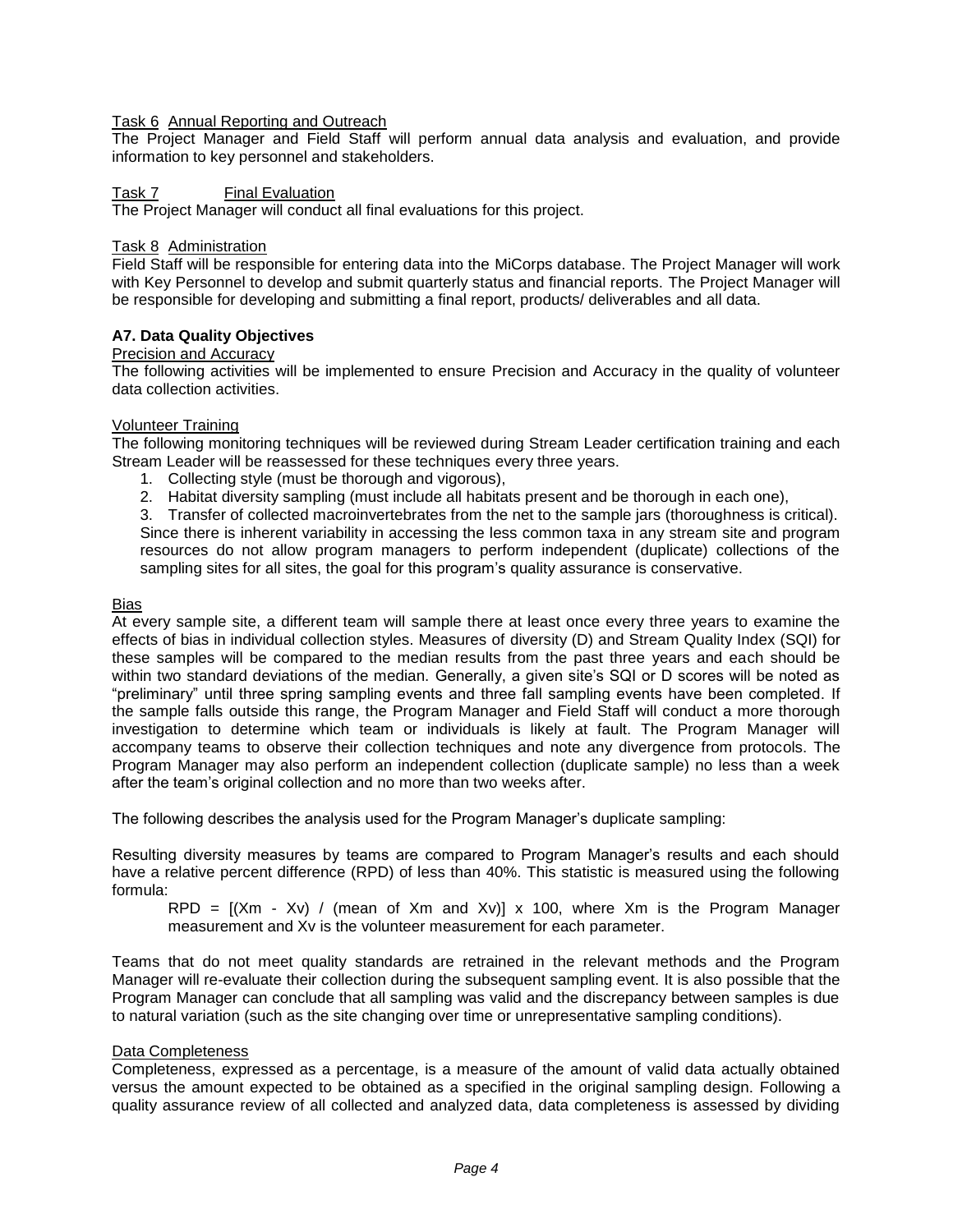the number of measurements judged valid by the number of total measurements performed. The data quality objective for completeness for each parameter for each sampling event is 90%. If the program does not meet this standard, the Program Manager will consult with MiCorps staff to determine the main causes of data invalidation and develops a course of action to improve the completeness of future sampling events.

#### Representativeness

Study sites are selected to represent the full variety of stream habitat types available locally, in addition to ease and safety of access for volunteers, public property status, previous monitoring data, a municipality's ability and interest in water resource protection, and diverse stream health. All available habitats within the study site will be sampled and documented to ensure a thorough sampling of all of the organisms inhabiting the site. Resulting data from the monitoring program will be used to represent the ecological conditions of the contributing watershed. Sampling after extreme weather conditions may result in samples not being representative of the normal stream conditions. The Program Manager will compare suspect samples to the long term record as follows:

Measures of D and SQI for every sample will be compared to the median results from the past three years and each should be within two standard deviations of the median. If the sample falls outside this range, it can be excluded from the long-term data record (though can be included in an "outlier" database.).

# **Comparability**

To ensure data comparability, all volunteers participating in the monitoring program follow the same sampling methods and use the same units of reporting. The methods for sampling and reporting are based on MiCorps standards that are taught at annual trainings by MiCorps staff. The Field Staff will train volunteers to follow those same methods to ensure comparability of monitoring results among other MiCorps programs. To the extent possible, the monitoring of all study sites will be completed on a single day, and within a two-week time frame. If a site is temporarily inaccessible, such as due to prolonged high water, the monitoring time may be extended for two additional weeks. If the site remains inaccessible during the two week extension period, then no monitoring data will be collected during that time and there will be a gap in the data.

If the Program Manager leaves the position and a new Program Manager is hired, the new hire will attend the next available training given by MiCorps.

# **A8. Special Training/Certifications**

Key Personnel will attend and/or participate in MiCorps trainings, conferences or equivalent. Volunteer team leaders will be trained for macroinvertebrate and habitat assessment by the Program Manager or Field Staff. Trainings will be conducted before fall and spring Monitoring Events. All trainings will be based on MiCorps procedures and methodology. The Field Staff will assist the Manager in the development of the training workshops.

# **SECTION B: PROGRAM DESIGN AND PROCEDURES**

#### **B1. Study Design and Methods**

The week before the Monitoring Events in the spring and fall of each year, the Field Staff will be responsible for the following activities:

- Visit all sites for access for easy, safe volunteer access
- Measure and mark the 300' length with survey tape
- Prepare data sheets for Stream Leaders
- Check equipment condition and inventory supplies

The benthic population is sampled within a 2-week period the last weekend in September and the first weekend of May of each year. A map of monitoring sites is provided as Attachment A.

The following represents a monitoring team which at a minimum includes:

1. One Leader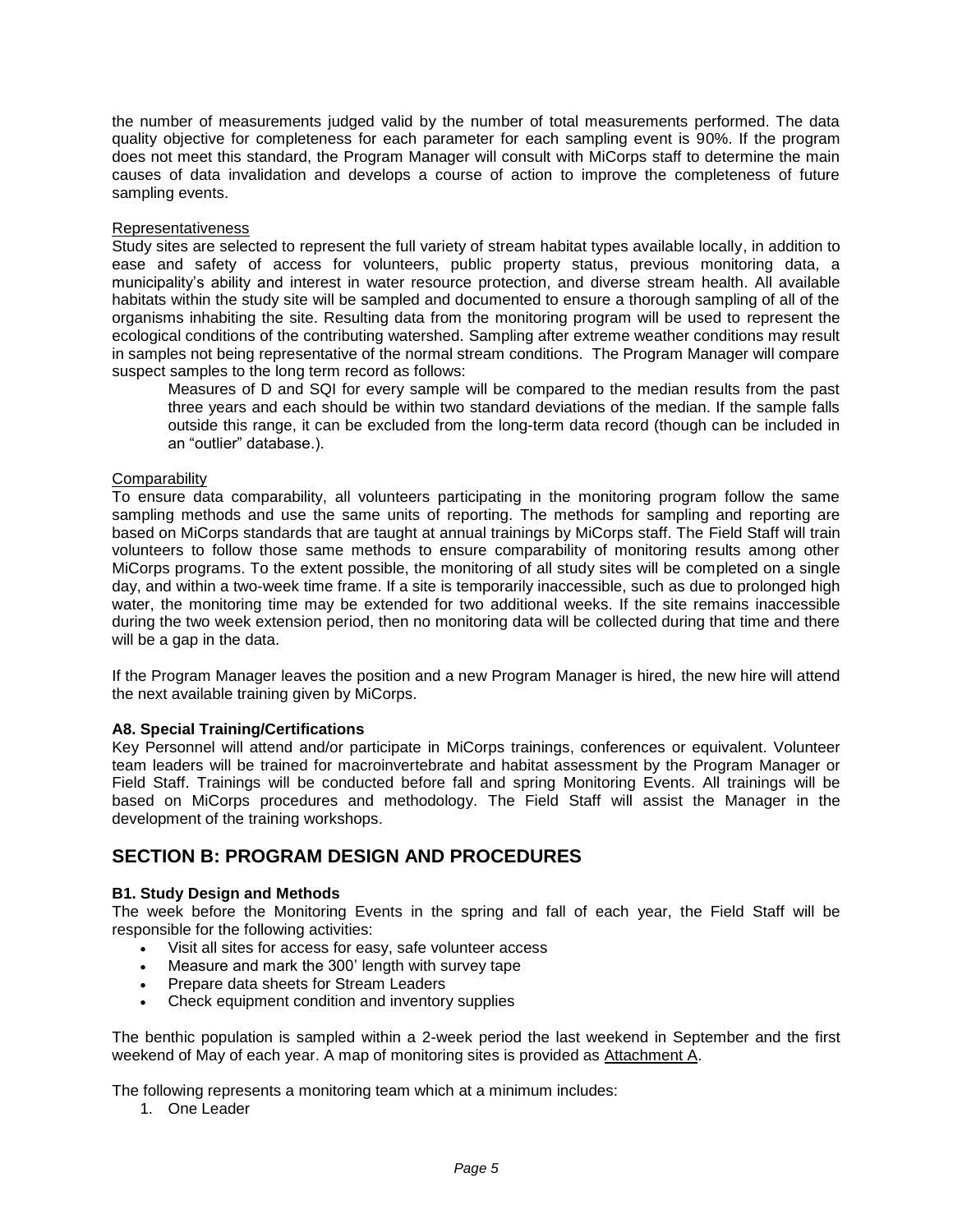- 2. One Record Keeper
- 3. One Picker
- 4. One Shuttler
- 5. One Kicker

# **Macroinvertebrate Collection**

To sample the benthic community, multiple collections will be taken from each habitat type present at the site, including riffle, rocks or other large objects, leaf packs, submerged vegetation or roots, and depositional areas, while wading and using a D-frame kicknet. The trained Collector will transfer the material from the net into buckets while in the stream and then into white pans on shore. The remaining volunteers (Pickers) will pick out samples of all different types of macroinvertebrates from the pans and place them into jars of 70% ethyl alcohol for later identification. During the collection, the Collector will provide information to the team Leader in response to questions on the data sheet that review all habitats to be sampled, the state of the stream, and any changes in methodology or unusual observations. The Leader will instruct and assist other team members in detecting and collecting macroinvertebrates in the sorting pans, including looking under bark and inside of constructions made of sticks or other substrates. Potential sources of variability such as weather/stream flow differences, season, and site characteristic differences will be noted for each event and discussed in study results. There are places on the data sheet to record unusual procedures or accidents, such as losing part of the collection by spilling. Any variations in procedure should be explained on the data sheet. (See appended data sheet.)

At the collecting site, all invertebrate sample jars receive a label written in permanent marker, stating date, location, name of collector, and number of jars containing the collection from this site, which is placed inside the jar. The data sheet also states the number of jars containing the collection from this site. The Leader is responsible for labeling and securely closing the jars, and returning all jars and all equipment to the Field Staff. Upon return to the Program building (SCCHD), the collections are checked for labels, the data sheets are checked for completeness and for correct information on the number of jars containing the collection from the site, and the jars are secured together with a rubber band and site label and placed together in one plastic bag. They are stored in the Program building until they are examined and counted on the day of identification (held within one month). The data sheets are used on the identification day, after which they remain on file indefinitely. At the time of identifying the sample, the sample identifier checks the data sheet and jars to ensure that all the jars, and only the jars, from that collection are present prior to emptying them into a white pan for sorting. If any specimens are separated from the pan during identification, a site label accompanies them. For identification, volunteers sort all individuals from a single jar into look-alike groups, and then are joined by an identification expert who confirms the sorting and provides identification of the taxa present. These identifications are then verified by the Program Managers per section A7. When identification of a sample is complete, the entire collection is placed in a single jar of fresh alcohol with a poly-seal cap and a permanent marker on the outside of the jar and stored at the program building indefinitely. The alcohol is carefully changed (to avoid losing small specimens) in the jars every few years.

Since evaluation is based on the diversity in the community, we attempt to include a complete sample of the different groups present, rather than a random sub-sample. We do not assume that a single collection represents all the diversity in the community, but rather we consider our results reliable only after repeated collections spanning at least three years. Our results are compared with other locations in the same river system that have been sampled in the same way. All collectors attend an in-stream training session, and a different team will be sent to a site at least once every two years at a minimum, but when possible collectors will be sent to different sites every collection event to diminish the effects of bias in individual collecting styles. Samples where the diversity measures diverge substantially (using the criteria in A7) from past samples at the same site are resampled by a new team within two weeks. If a change is confirmed, the site becomes a high priority for the next scheduled collection. Field checks include checking all data sheets to make sure each habitat type available was sampled, and the team leader examines several picking trays to ensure that all present families have been collected.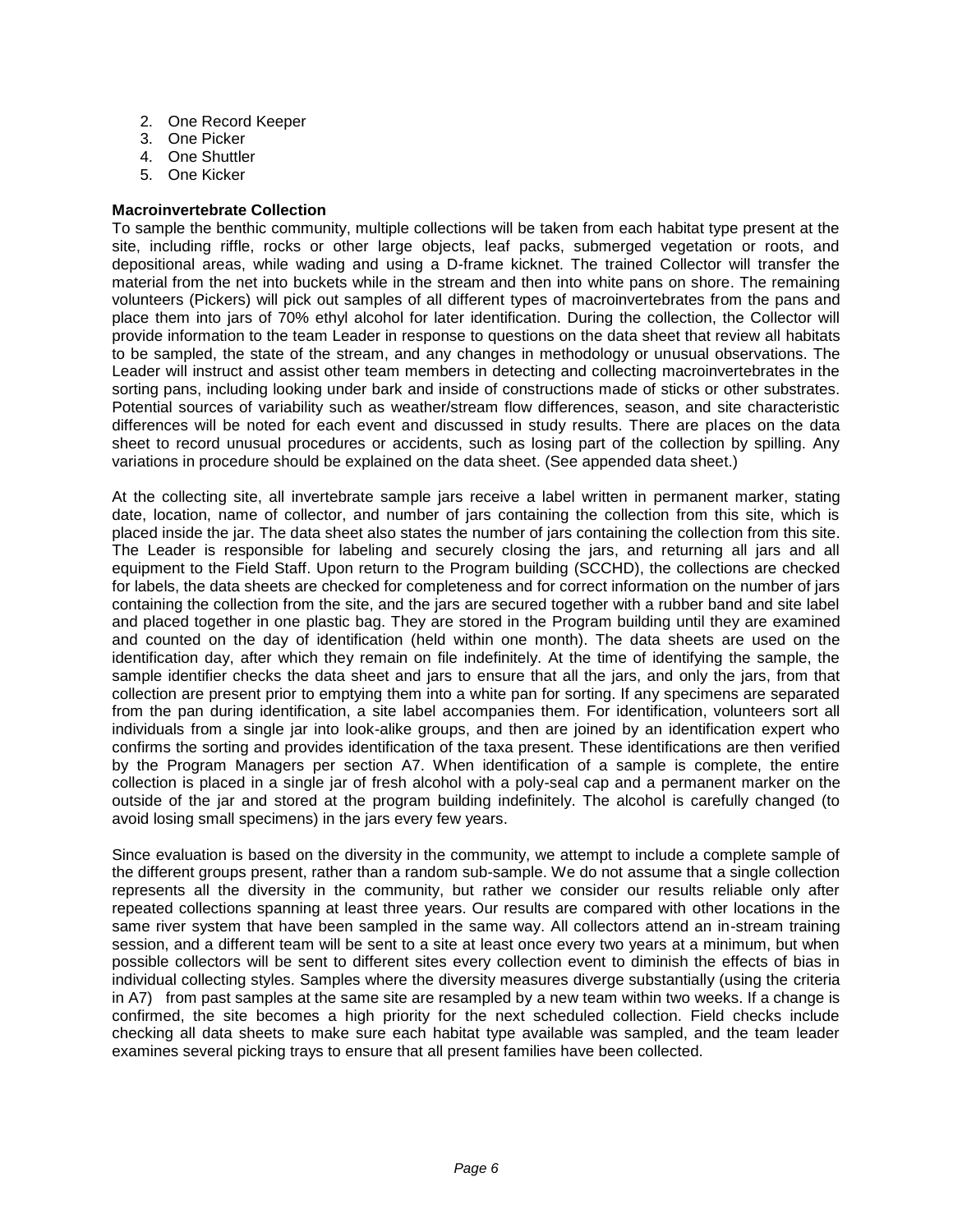#### **Habitat Analysis**

Leaders and Collectors, with Pickers assisting as well, will complete a Habitat Assessment once a year during the spring season during a monitoring event. The Habitat Assessment will follow the procedure and datasheet (see appended Habitat Assessment). A site sketch will accompany the assessment. The Habitat Assessment is a critical piece of the monitoring process and will be used to monitor changes in stream habitat over time, which may result in changes in water quality and corresponding macroinvertebrate diversity. Any concerns noted in the data sheet will be reviewed by the Project Manager and appropriate action will be taken to resolve and/or address noted concerns including informing appropriate authorities.

As many of the parameters within the Habitat Assessment are qualitative, personal bias is inherent. To account for bias and personal discrepancies, Leaders will have on hand a copy of MiCorps Stream Monitoring Procedures, which details the qualitative criteria, and helps clarify questions. Leaders will read questions aloud to the group and form consensus on question answers. Since the information reviewed in the Habitat Assessment hold considerable educational value for volunteers and the goals of the MiCorps program, it is important that Stream Leaders inform group members of the purpose of the Assessment and encourage feedback from the group. However, final decisions on the scoring remains the responsibility of only those team members who have undergone a volunteer training. All final Habitat Assessment data sheets will be reviewed by the Project Manager for correctness and completeness. There are places on the data sheet to record unusual procedures or accidents. Any variation in procedure should be explained on the data sheet.

The Project Manager and/or Field Staff will provide final identification of all macroinvertebrate collections within one month of the monitoring event at the St. Clair County Community College laboratory with Key Personnel.

The methods and roles of each team member during the Habitat Discussion and Benthic Community Sampling are described as follows. These roles may be shifted during the course of the monitoring event to allow all team members a chance to perform each type of activity and remove bias.

#### **Habitat Assessment**

- 1. Leader
	- a. Facilitate the Habitat Assessment with volunteers and write answers to questions on the Habitat Assessment sheet.
- 2. Picker, Kicker, Record Keeper, and Shuttler
	- a. Answer Habitat Assessment questions.

#### Benthic Community Sampling

- 1. Leader
	- a. Lead the benthic sampling effort.
	- b. Ensure Kickers collect multiple samples from each habitat type present at the monitoring location and that each type is communicated and recorded by the Record Keeper.
	- c. Ensure any changes in sampling methodology or unusual observations are recorded by the Record Keeper.
	- d. Review data sheets for accuracy and completeness.
	- e. Fill out a chain of custody report and transfer Benthic sample(s) to Field Staff within one week of the day collection occurred.
- 2. Record Keeper
	- a. Draw the site map.
	- b. Record the number of locations sampled and each habitat type, noting the locations sampled on a site map; keep track of time
	- c. Record and explain any unusual procedures, accidents or any variations in procedure on the data sheets.
	- d. Assist team members in detecting and collecting macroinvertebrates in the sorting pans.
	- e. Record the number of jars containing the collection from this site.
- 3. Kickers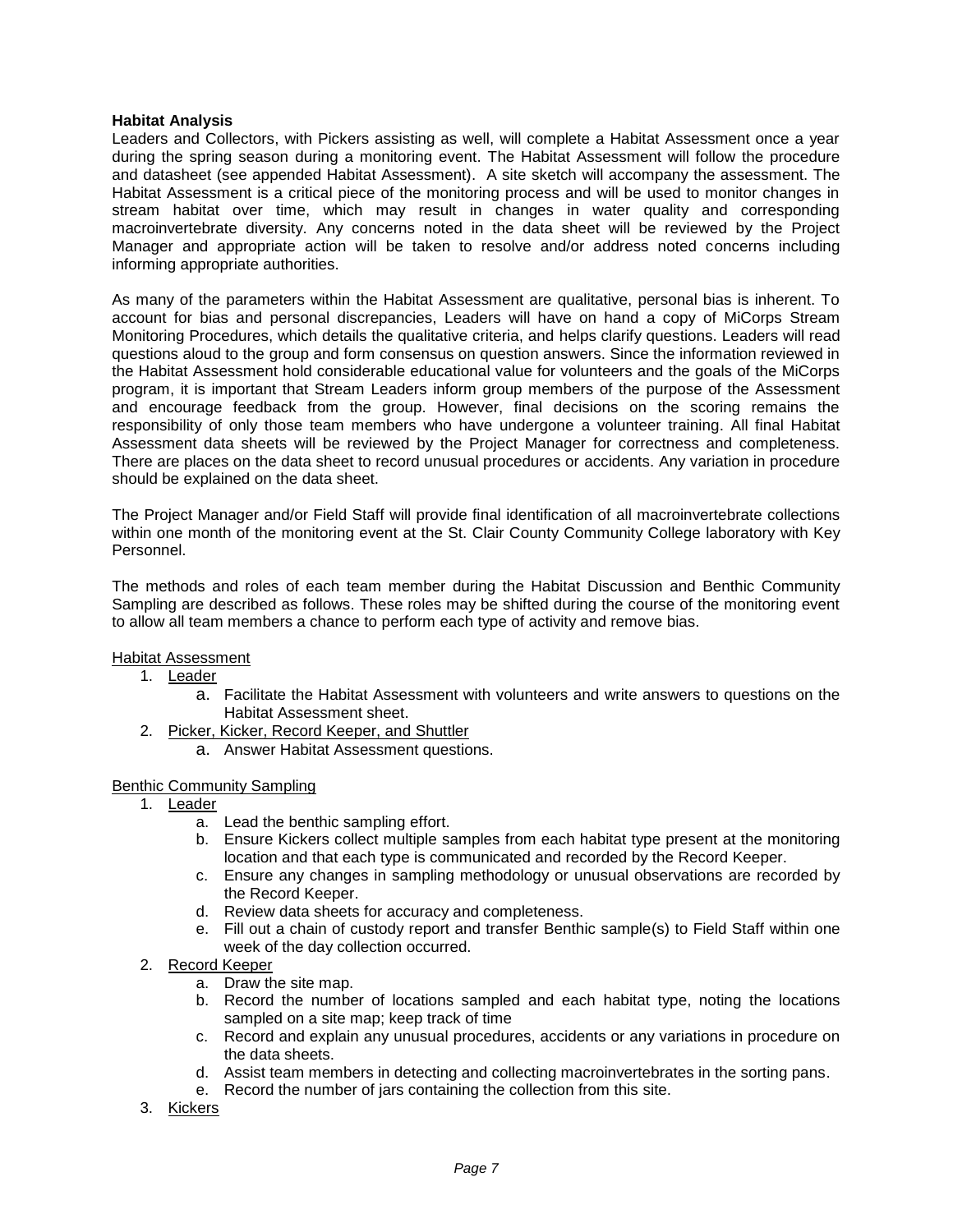- a. Clean net of all macroinvertebrates before sampling occurs.
- b. Obtain multiple collections from each habitat type present within the monitoring location, including riffle, rocks or other large objects, leaf packs, submerged vegetation or roots, and depositional areas, while wading and using a D-frame kicknet.
- c. Transfer samples into Shuttlers buckets and then into Picker's pans with the Shuttler's assistance.
- d. Ensure net is cleaned of all macroinvertebrates before giving the net back to the Leader

#### 4. Pickers

- a. Collect macroinvertebrates from sorting pans, including looking under bark and inside of constructions made of sticks or other substrates.
- b. Pick out all macroinvertebrates from the pans and place them into glass kill jars containing 70% ethyl alcohol.
- c. Once picking is complete place all macroinvertebrates from kill jars into plastic sample containers and ensure each container is properly labeled: the outside of sample containers will be labeled with permanent marker and indicate the monitoring date and location.
- d. Ensure all picking equipment is cleaned and returned to the team's monitoring equipment container.

# 5. Shuttlers

- a. Provide time record of at least ½ hour for macroinvertebrate collection.
- b. Shuttle or transfer bugs from the Kickers to the Pickers
- c. Spot check all data sheets to ensure they are completely and correctly filled out and sign off on data sheets.

#### Chain of Custody

The Leader for each monitoring site will be responsible for transfer of all habitat discussion and benthic monitoring data sheets, benthic community sample collections, and monitoring equipment to the Field Staff (or designated representative) within one week of the monitoring event.

Upon receipt of sample collection, data sheets and monitoring equipment, the Field Staff (or designated representative) will check the following:

- Benthic collections for labels and the correct information regarding the number of jars containing the collection from the site
- Data sheets for completeness
- Equipment for cleanliness and decontamination

Once all sample collections, data sheets and equipment have been checked, the Leader will attach a cover sheet to the data sheets and both the Leader and Project Manager (or designated representative) will sign it and recognize the chain of custody transfer. Two copies of all data sheets will remain on file indefinitely. One copy will be stored on Friends hard drive and one copy will be stored at the SCCHD with benthic sample collections.

Final identification of macroinvertebrates to the order level of taxa will be done within one month of collection and the following literature references will be used for sample identification: Bouchard, R.W., Jr. 2004. Guide to Aquatic Invertebrates of the Upper Midwest.

#### Benthic Sample and Equipment Storage

After identification, the entire benthic collection from each site will be placed in a plastic water sample container(s) with fresh alcohol. The container(s) will receive inside and outside labeling with the same procedures as labeling is done in the field. These sample containers will be stored at the SCCHD indefinitely. Alcohol will be added to all sample bottles every few years.

This project will track the number of insects, taxa orders, and calculate a Stream Quality Index (SQI) according to MiCorps procedures.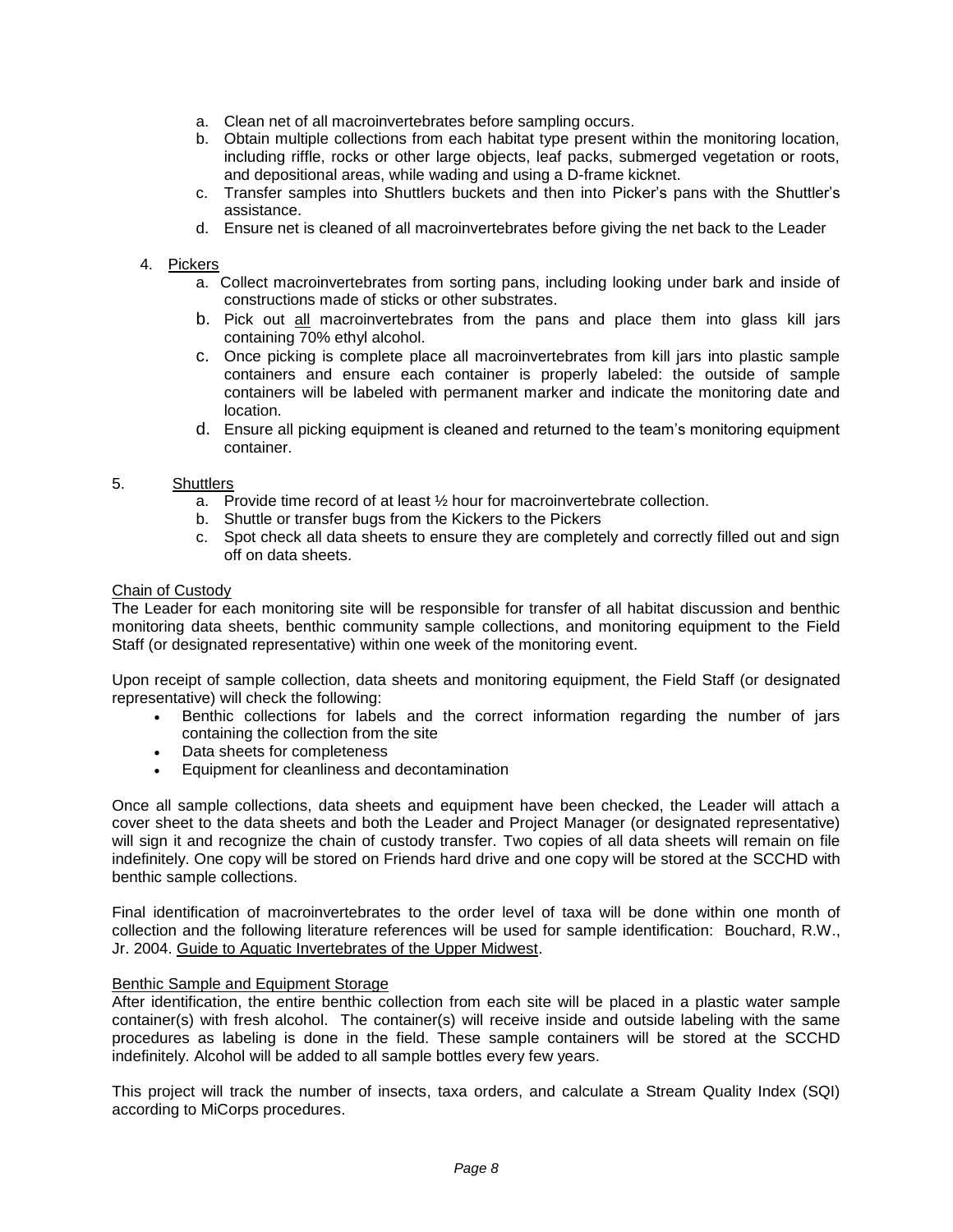# Equipment Quality Control

Ensure equipment is clean and in working order and not damaged in March and August of each year. Decontamination Procedures will be followed from HRWC's "Preventing the Spread of Aquatic Invasive Species: DECONTAMINATION STEPS FOR FIELD EQUIPMENT" module focusing on decontaminating field equipment and vehicles to reduce the risk of spreading aquatic invasive species. Steps taken will include following recommended practices for prevention and decontamination steps:

1. Assess the risk of AIS contamination to determine the appropriate decontamination steps

- 2. Inspect and Remove Plants, Dirt, Mud, and Debris
- 3. Remove Invasive Materials From Equipment and Clothing
- 4. Rinse and Dry Equipment

.

- 5. Additional equipment quality control measures include:
	- $\sqrt{\phantom{a}}$  Equipment is labeled with Friends of the St. Clair River
	- $\sqrt{\phantom{a}}$  Expiration date of chemical reagents
	- √ Batteries are functioning in equipment that requires them
	- $\sqrt{\phantom{a}}$  Label equipment with their dates or purchase and dates of last usage
	- $\sqrt{\phantom{a}}$  Calibrate equipment before conducting each test

| <b>Site</b><br>ID                    | <b>Creek</b><br><b>Name</b>                            | <b>Address</b>                                          | Lat/Long                 | Watershed          | <b>Frequency</b>               | <b>Selection</b><br>Methodology                                                                     | Location<br>Tool | <b>Description</b>                                                                               |
|--------------------------------------|--------------------------------------------------------|---------------------------------------------------------|--------------------------|--------------------|--------------------------------|-----------------------------------------------------------------------------------------------------|------------------|--------------------------------------------------------------------------------------------------|
| Mill<br>Crk<br>01                    | Mill<br><b>Creek</b>                                   | 7 Park<br>Drive, Yale                                   | 43.13111,<br>$-82.80115$ | <b>Black River</b> | 2x/year;<br>spring and<br>fall | Yale High<br>School<br>teacher                                                                      | Map              | cobble/<br>sandy,<br>public park;<br>active<br>agriculture                                       |
| <b>Bnc</b><br>Crk<br>01              | <b>Bunce</b><br><b>Creek</b>                           | St. James,<br>south of<br>Ravenswo<br>od,<br>Marysville | 42.93338,<br>$-82.46677$ | St. Clair<br>River | 2x/year;<br>spring and<br>fall | Previous<br>MiCorp<br>monitoring<br>site; currently<br>monitored                                    | Map              | High density<br>urban<br>drainage;<br><b>SCC Drain</b><br>Office                                 |
| Cutt<br><b>leCr</b><br>k01           | <b>Cuttle</b><br><b>Creek</b>                          | 2080<br>River<br>Road,<br>Marysville                    | 42.89236,<br>$-82.47525$ | St. Clair<br>River | 2x/year;<br>spring and<br>fall | St. Clair River<br>Area of<br>Concern<br>restoration<br>site; previous<br>MiCorp<br>monitoring site | Map              | Riffle and<br>pool habitat;<br>High density<br>urban<br>drainage;<br>AOC site                    |
| Pin<br>e01                           | <b>Pine</b><br>River,<br><b>South</b><br><b>Branch</b> | 2585<br>Castor<br>Road,<br>Goodells                     | 42.9784, -<br>82.64607   | St. Clair<br>River | 2x/year;<br>spring and<br>fall | Proposed in<br><b>EGLE NPS</b><br>watershed<br>management<br>plan<br>development                    | Map              | Residential,<br>active<br>agricultural;<br>Riffle/pool/c<br>obble, good<br>riparian              |
| <b>Mel</b><br>dru<br>m <sub>01</sub> | <b>Meldrum</b><br><b>Drain</b>                         | 7085<br>Meldrum<br>Rd, Fair<br>Haven                    | 42.69269,<br>$-82.66792$ | Anchor Bay         | 2x/year;<br>spring and<br>fall | Ira Twp<br>Recreation<br>Department;<br>previous<br>MiCorp<br>monitoring site                       | Map              | Public park;<br>active &<br>vacant ag;<br>residential<br>drainage;<br><b>SCC Drain</b><br>Office |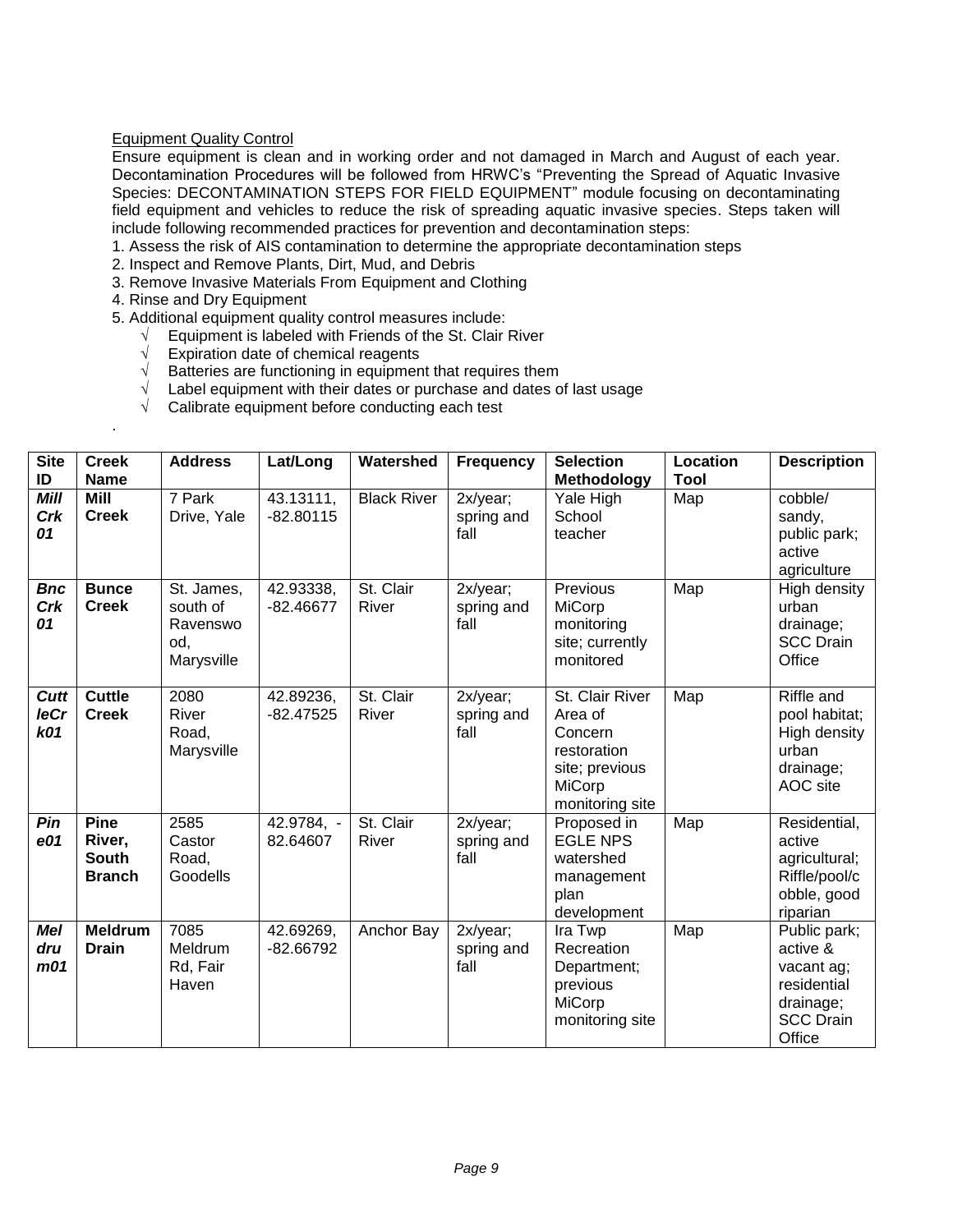# **B2. Instrument/Equipment Testing, Inspection, and Maintenance**

All equipment for this monitoring program will be stored at SCCHD. The following two charts detail all equipment and consumables that are needed as part of this project.

The following chart provides a list of all equipment that will be stored outside of monitoring bins. This equipment will be stored in the same storage room as monitoring bins at SCCHD and will be inventoried by the Field Staff and Leader before each monitoring event. No equipment will need calibration for this project. SC4 microscopes used for macroinvertebrate sample identification will provide 30 – 100 x magnification.

| Quant          | <b>Equipment</b>            | <b>Supplier</b>  | <b>Biannual Equipment Inspection</b>          |
|----------------|-----------------------------|------------------|-----------------------------------------------|
| <u>ity</u>     |                             |                  |                                               |
| $\overline{7}$ | <b>Aquatic D Frame Nets</b> | Forestry         | nets for<br>Inspect<br>holes<br>and<br>secure |
|                |                             | <b>Suppliers</b> | attachment to pole                            |
| 14             | collection<br>Sample        | Health           | Present                                       |
|                | containers                  | Department       |                                               |
|                |                             | (HD)             |                                               |
|                | Surveyor Tape               | Gander Mt.       | Present                                       |
| 7              | Waders                      | Gander Mt.       | Clean and dry and do not leak Variety of      |
|                |                             |                  | sizes.                                        |
| 14             | <b>Sorting Trays</b>        | <b>Staples</b>   | Clean and not cracked                         |
|                | Gallon of Alcohol           |                  | Full                                          |
|                | Box of rubber bands         |                  | Present                                       |
|                | Box/ Bin (large enough      |                  | Present                                       |
|                | hold all samples<br>to      |                  |                                               |
|                | for<br>collected<br>one     |                  |                                               |
|                | monitoring event)           |                  |                                               |

The following provides a checklist of all equipment that should be in each monitoring site's bin and will be used by the Project Leader (or representative) during inspection and maintenance of equipment before each monitoring event.

| Quant          | <b>Equipment</b>                                                   | <b>Supplier</b>              | <b>Biannual Equipment Inspection</b>                    |
|----------------|--------------------------------------------------------------------|------------------------------|---------------------------------------------------------|
| $\overline{2}$ | Illuminated<br>Pocket<br>microscopes                               | Forestry<br><b>Suppliers</b> | battery and bulb for potential<br>Check<br>replacement. |
| 3              | Kill Jars                                                          | HD.                          | Ensure 3 per site                                       |
| $\overline{3}$ | of<br>Sets<br>labels,<br>markers,<br>permanent<br>pencils and tape | <b>Staples</b>               | Present; inside waterproof baggie                       |
| 8              | Medical<br>Plastic<br>Tweezers                                     | FirstAidOnly.co<br>m         | Present and unwrapped                                   |
| 1              | Surveyor Tape                                                      | Gander Mt                    | Present                                                 |
| 5              | Sample bottles                                                     | HD.                          | Present                                                 |
| 70             | 1 cloth set of gloves<br>and 5 sets of latex<br>gloves             | <b>Staples</b>               | Present and good condition                              |
| $\overline{7}$ | Reel<br>style<br>Tape<br><b>Measures</b>                           | Meier                        | Clean and working order.                                |
| $\overline{7}$ | for<br>Containers<br>equipment                                     |                              | Clean and not cracked                                   |
| 3              | Ice cube trays                                                     |                              | Clean and not cracked                                   |
| 1              | Clip Board                                                         |                              | Clean and dry.                                          |
| 1              | <b>Hand Sanitizer</b>                                              |                              | Full                                                    |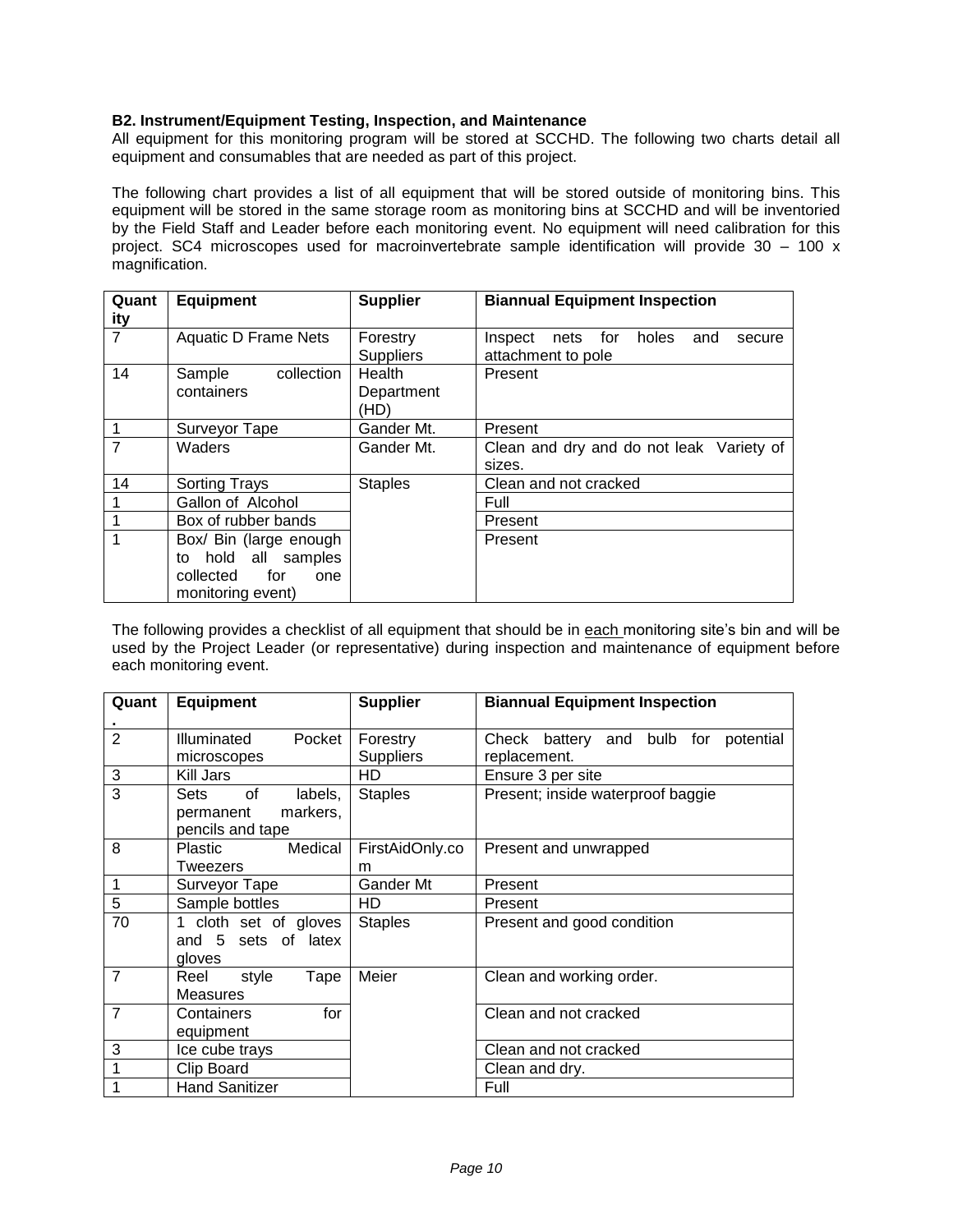| 1                    | <b>Bug Spray</b>        | Meier's   | Full                                       |
|----------------------|-------------------------|-----------|--------------------------------------------|
| $\overline{2}$       | Squirt bottles          |           | Clean and not cracked                      |
| $\overline{2}$       | 16 oz. 70%<br>Alcohol   |           | Full                                       |
|                      | bottle                  |           |                                            |
|                      | Role of paper towels    |           | Inside a plastic bag                       |
| $\overline{2}$<br>of | Pencils/pens/sharpies   | <b>HD</b> | Present; markers and pens are functioning  |
| each                 |                         |           | and pencils are sharp                      |
| 1                    | Set of data sheets $-2$ | <b>HD</b> | Present $-2$ of each inside plastic sleeve |
|                      | copies<br>of<br>each:   |           | for protection                             |
|                      | macroinvertebrate,      |           |                                            |
|                      | habitat discussion and  |           |                                            |
|                      | site sketch             |           |                                            |
| 2                    | Laminated               | <b>HD</b> | Clean and legible                          |
|                      | Macroinvertebrate       |           |                                            |
|                      | identification charts   |           |                                            |
| 5                    | Rubber bands (to keep   | HD        | Present                                    |
|                      | sample jars from one    |           |                                            |
|                      | site banded together)   |           |                                            |
| 1                    | Box/ Container (large   | Meier's   | Present                                    |
|                      | enough to hold<br>all   |           |                                            |
|                      | samples collected for   |           |                                            |
|                      | one monitoring event)   |           |                                            |
| 1                    | Sand Card               | Forestry  | Present                                    |
|                      |                         | Suppliers |                                            |
| $\overline{5}$       | Plastic spoons          | Meier's   | Present                                    |
| $\overline{2}$       | Garbage bags            | Meier's   | Present                                    |

#### **B3. Non-direct Measurements**

All measurements will be direct in this project.

#### **B4. Data Management**

#### Data Entry and Storage

Field Staff will be responsible for raw data entered and managed in Microsoft Excel workbooks. Data will be entered from data sheets directly into the online MiCorp database by Field Staff or a single, trained volunteer for storage within the MiCorps data exchange system. The original data sheets will be kept on file at the SCCHD for a period of at least five year, on Friends hard drive indefinitely and a copy will be kept for a period of at least five years with the benthic samples at the SCCHD. Files on Friends hard drive are backed up on cloud server daily. Computer passwords provide data security.

#### Macroinvertebrates:

Data are summarized for reporting into four metrics: all taxa, insects, EPT (Ephemeroptera + Plecoptera + Trichoptera), and sensitive taxa. Units of measure are families counted in each metric. The Stream Quality Index (SQI) from the MiCorps datasheet is also computed. The method for calculating that metric is included in Appendix X

#### Habitat:

specific measures are used from habitat surveys to investigate problem areas at each site. The percentage of stream bed composed of fines (sand and smaller particles) is calculated and changes are tracked over time as an indicator of sediment deposition.

The MiCorps Site Sketch will be used by volunteers to draw a sketch of the 300 ft. stretch of stream where samples are collected. The Site Sketch is provided as an attachment.